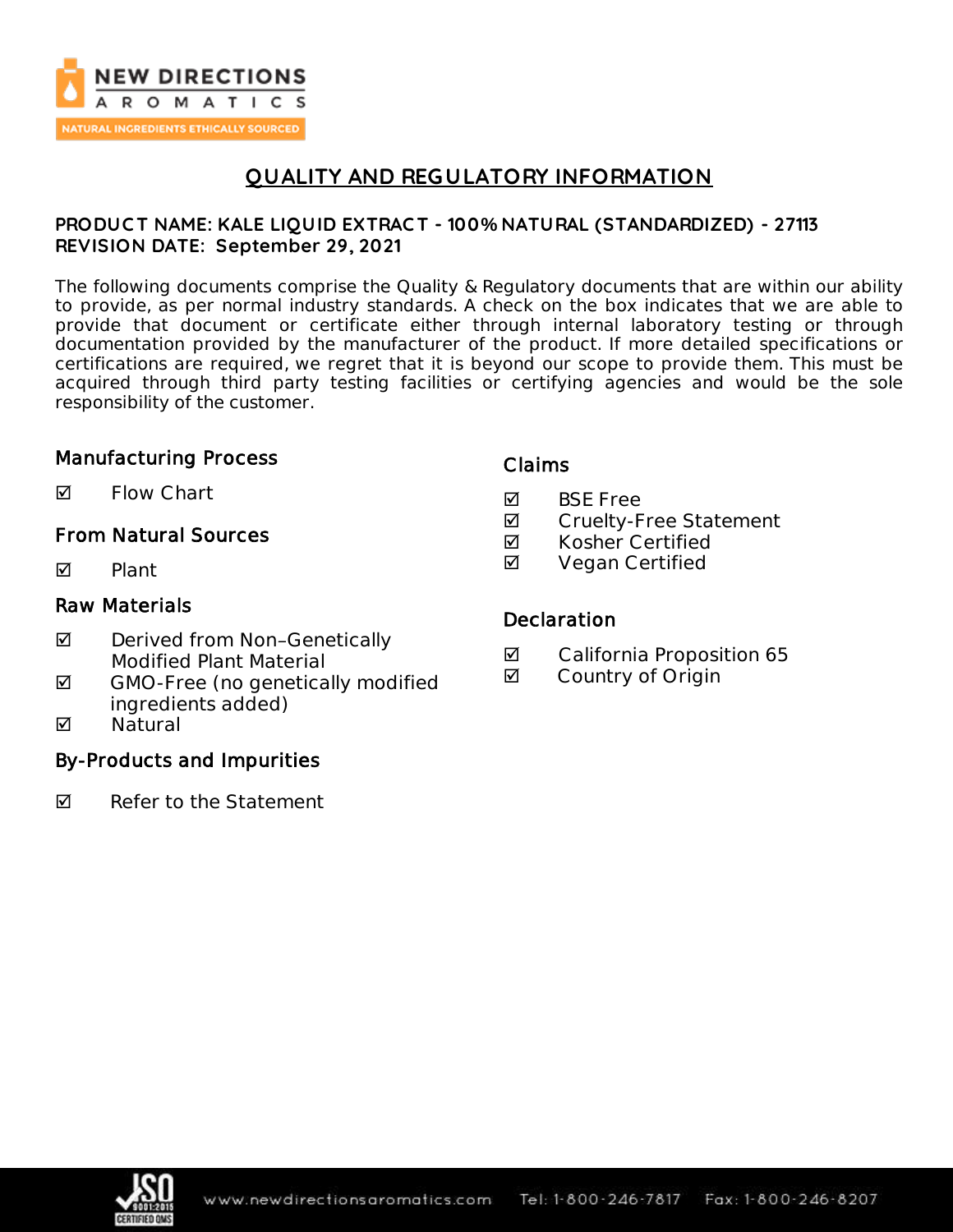

# **FLOW C HART**

### **PRODUC T NAME: KALE LIQUID EXTRAC T - 100% NATURAL (STANDARDIZED) - 27113**



#### Disclaimer & Caution

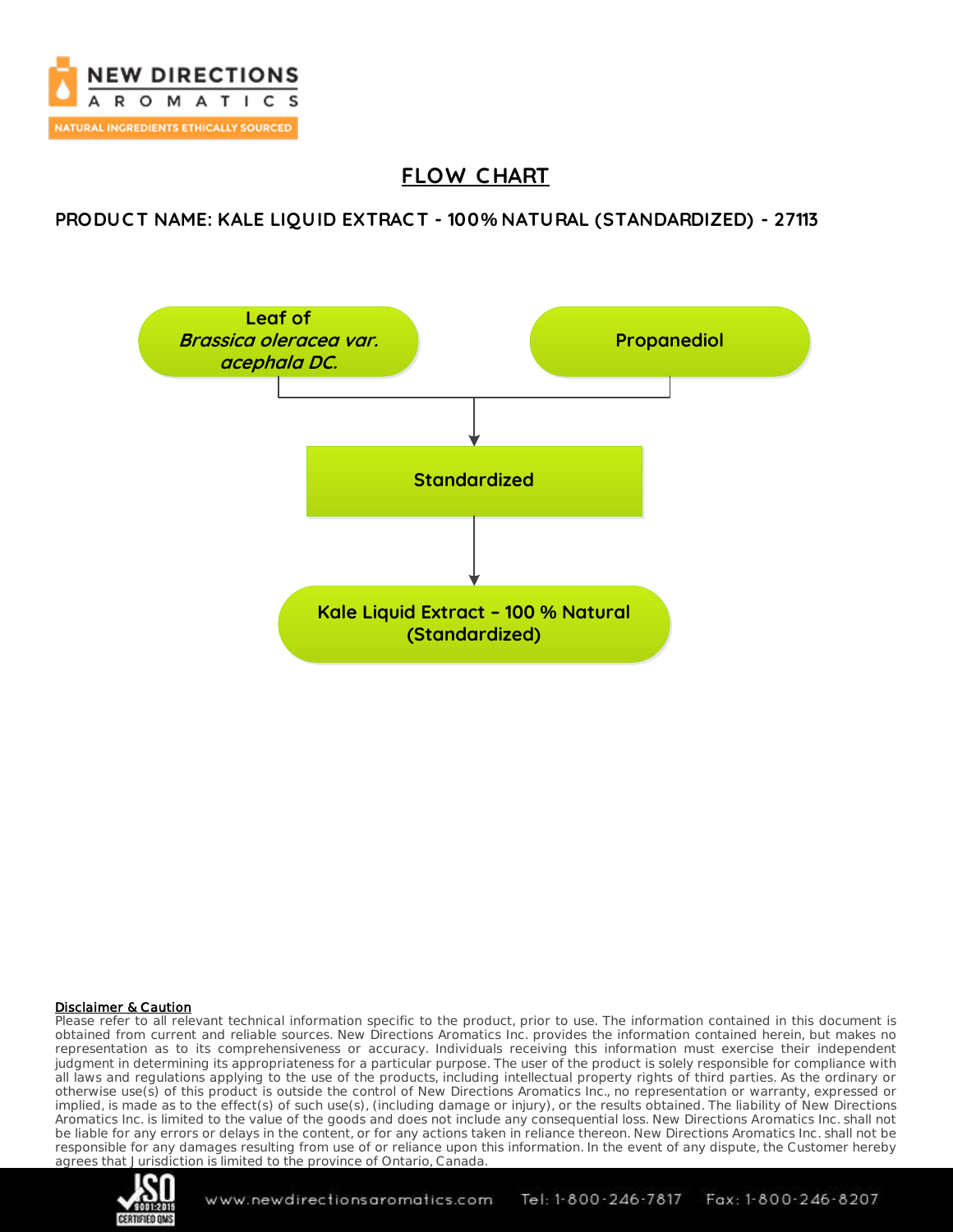

# **GMO STATEMENT**

## **PRODUC T NAME: KALE LIQUID EXTRAC T - 100% NATURAL (STANDARDIZED) - 27113**

We hereby declare that, to the best of our knowledge, this product was not produced from or with GMO plant material.

#### Disclaimer & Caution

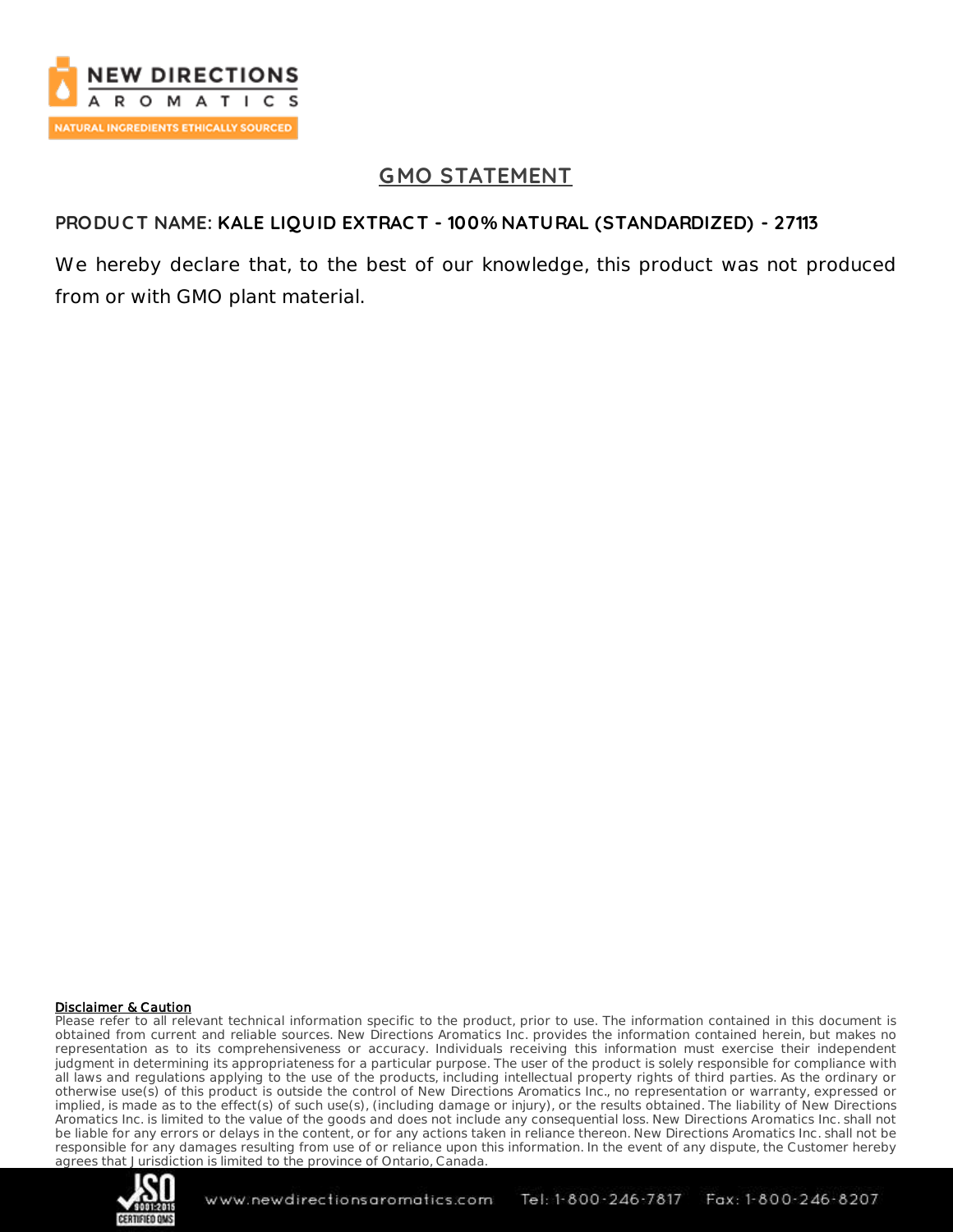

# **NATURAL STATEMENT**

## **PRODUC T NAME: KALE LIQUID EXTRAC T - 100% NATURAL (STANDARDIZED) - 27113**

We hereby declare that, to the best of our knowledge, this product is 100% natural.

#### Disclaimer & Caution

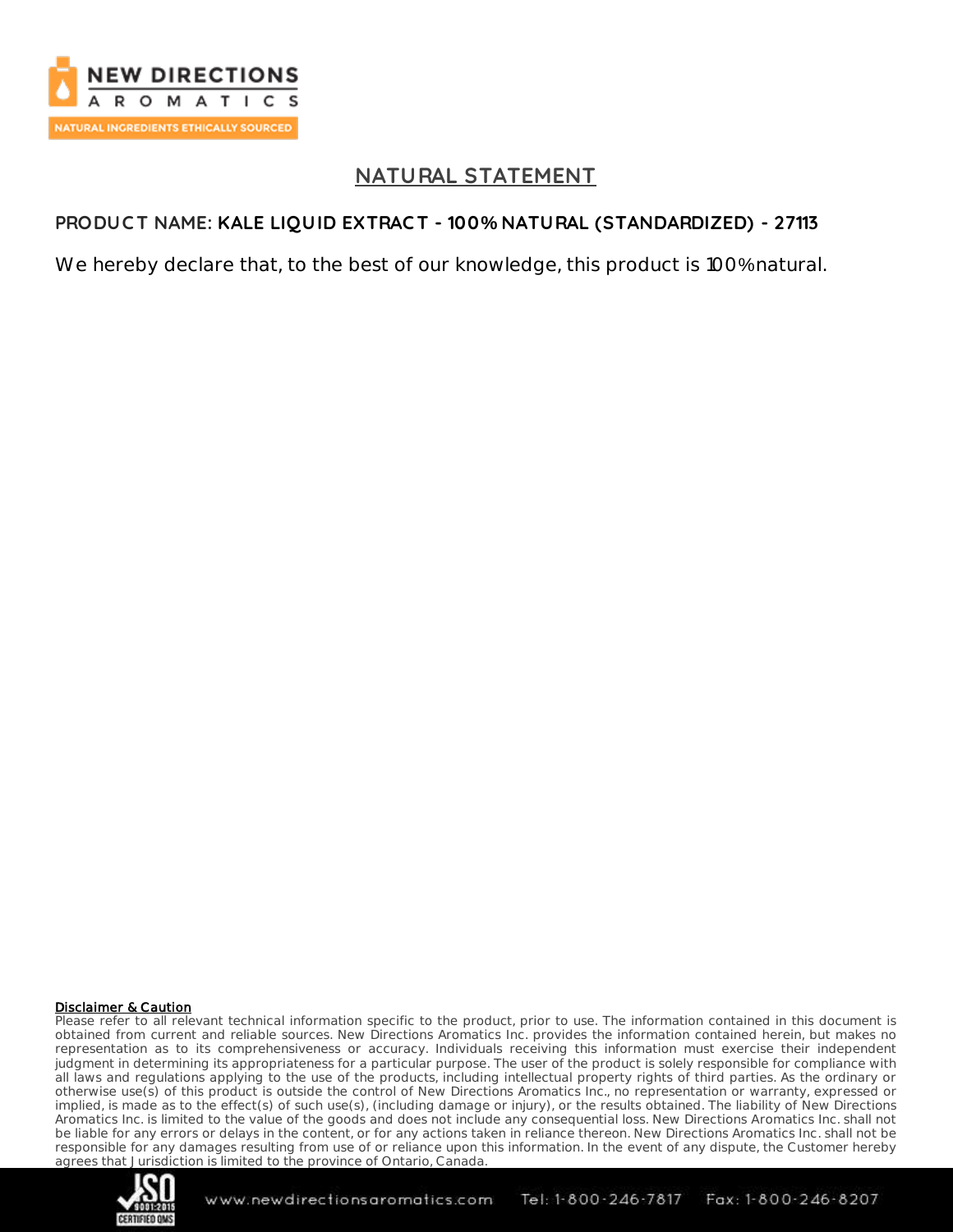

# **BY – PRODUC TS & IMPURITIES STATEMENT**

## **PRODUC T NAME: KALE LIQUID EXTRAC T - 100% NATURAL (STANDARDIZED) - 27113**

We hereby declare that, to the best of our knowledge, this product does not contain any of the following by products and/or Impurities:

- Parabens
- **Phthalates**
- Nanomaterial

#### Disclaimer & Caution

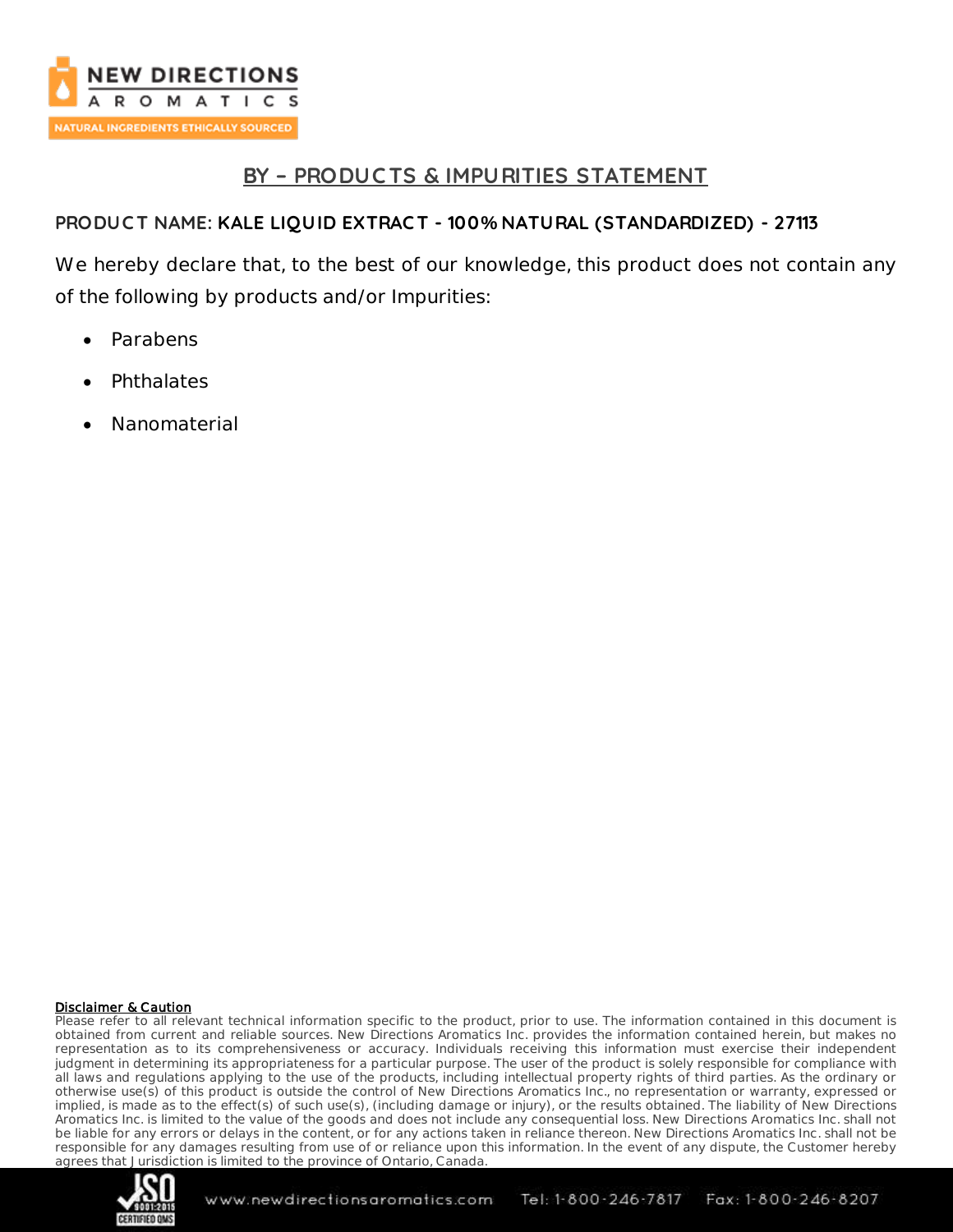

# **DEC LARATION OF BOVINE/TRANSFERABALE SPONGIFORM ENC EPHALOPATHY (BSE/TSE)**

## **PRODUC T NAME: KALE LIQUID EXTRAC T - 100% NATURAL (STANDARDIZED) - 27113**

We hereby declare that, to the best of our knowledge, this product was not made with, nor contains, any animal material or derivatives, and is free of BSE/TSE.

#### Disclaimer & Caution

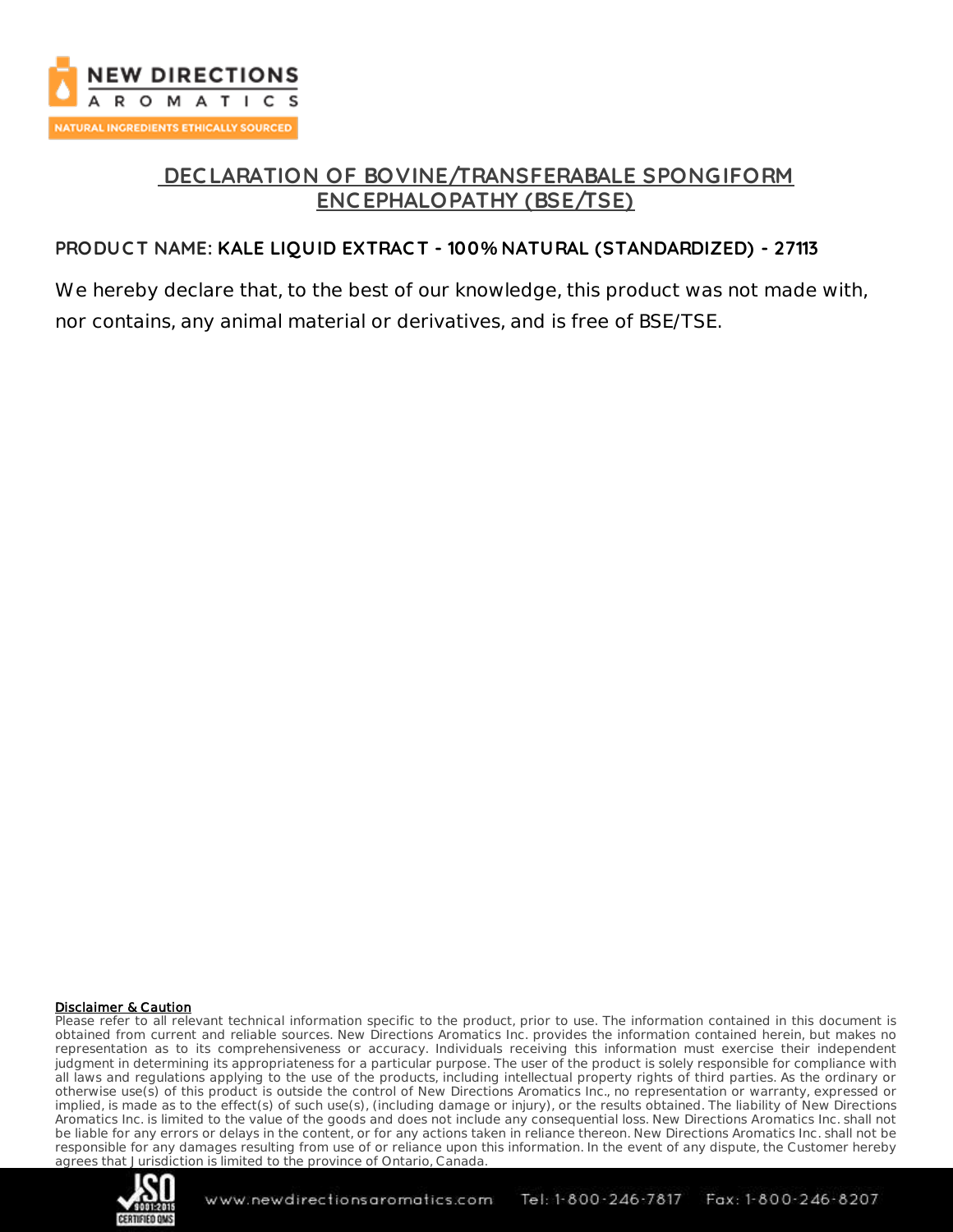

# **C RUELTY-FREE STATEMENT**

### **PRODUC T NAME: KALE LIQUID EXTRAC T - 100% NATURAL (STANDARDIZED) - 27113**

We hereby declare that, to the best of our knowledge, this product has not been tested on animals.

#### Disclaimer & Caution

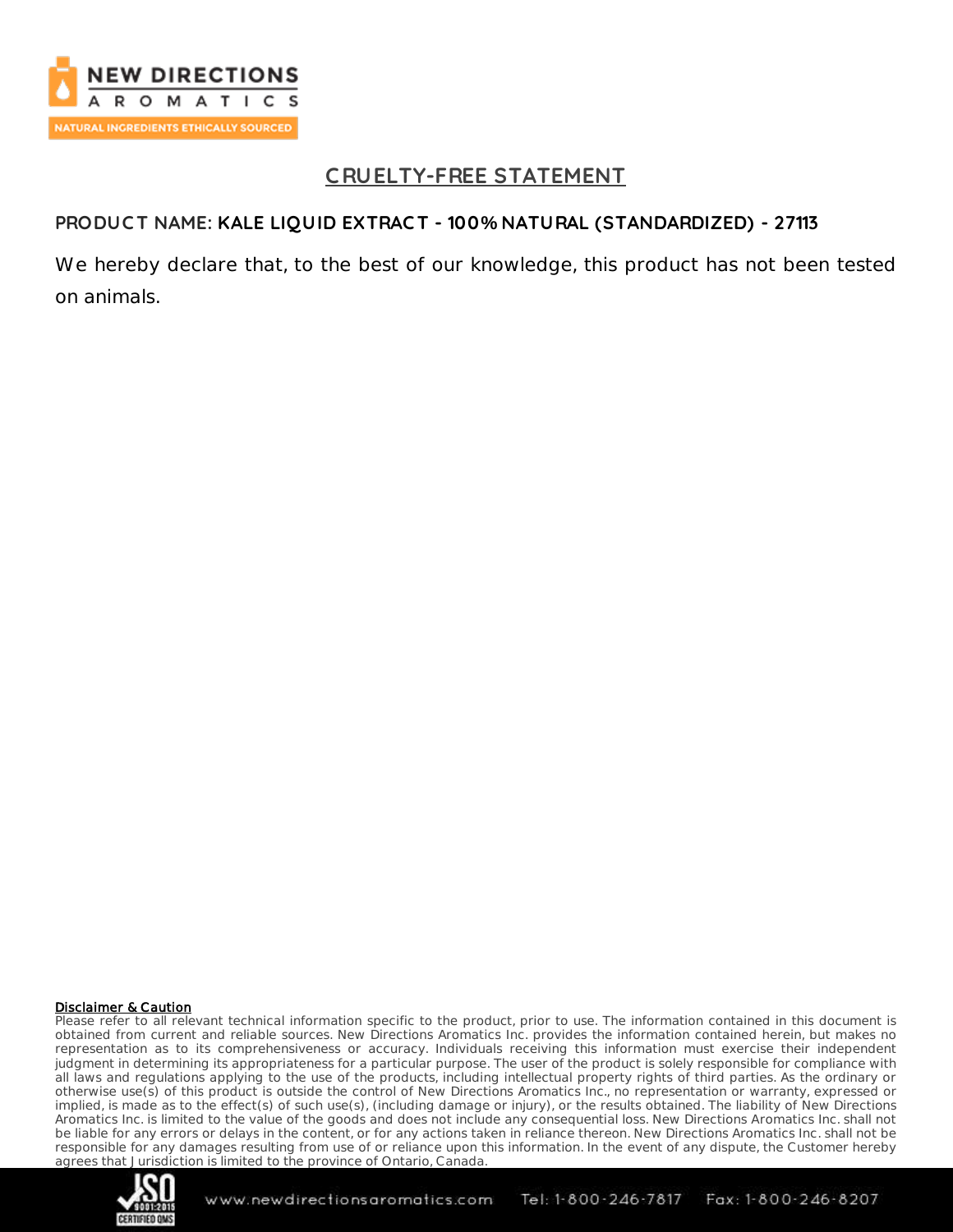

# **KOSHER STATEMENT**

## **PRODUC T NAME: KALE LIQUID EXTRAC T - 100% NATURAL (STANDARDIZED) - 27113**

We hereby confirm that, this product has been certified to Kosher Standards.

#### Disclaimer & Caution

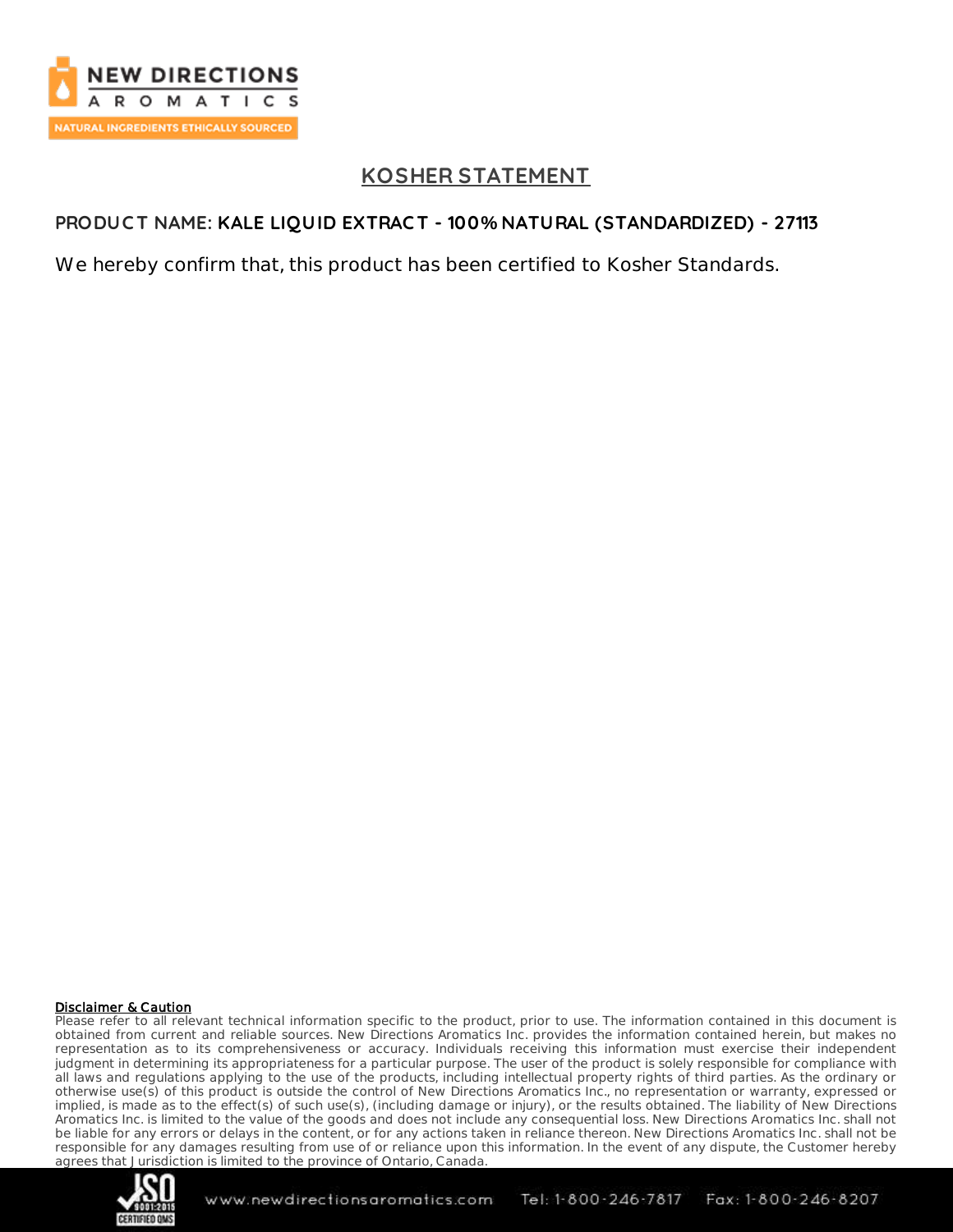

# **VEGAN STATEMENT**

### **PRODUC T NAME: KALE LIQUID EXTRAC T - 100% NATURAL (STANDARDIZED) - 27113**

We hereby confirm that, this product has been certified to Vegan Standards.

#### Disclaimer & Caution

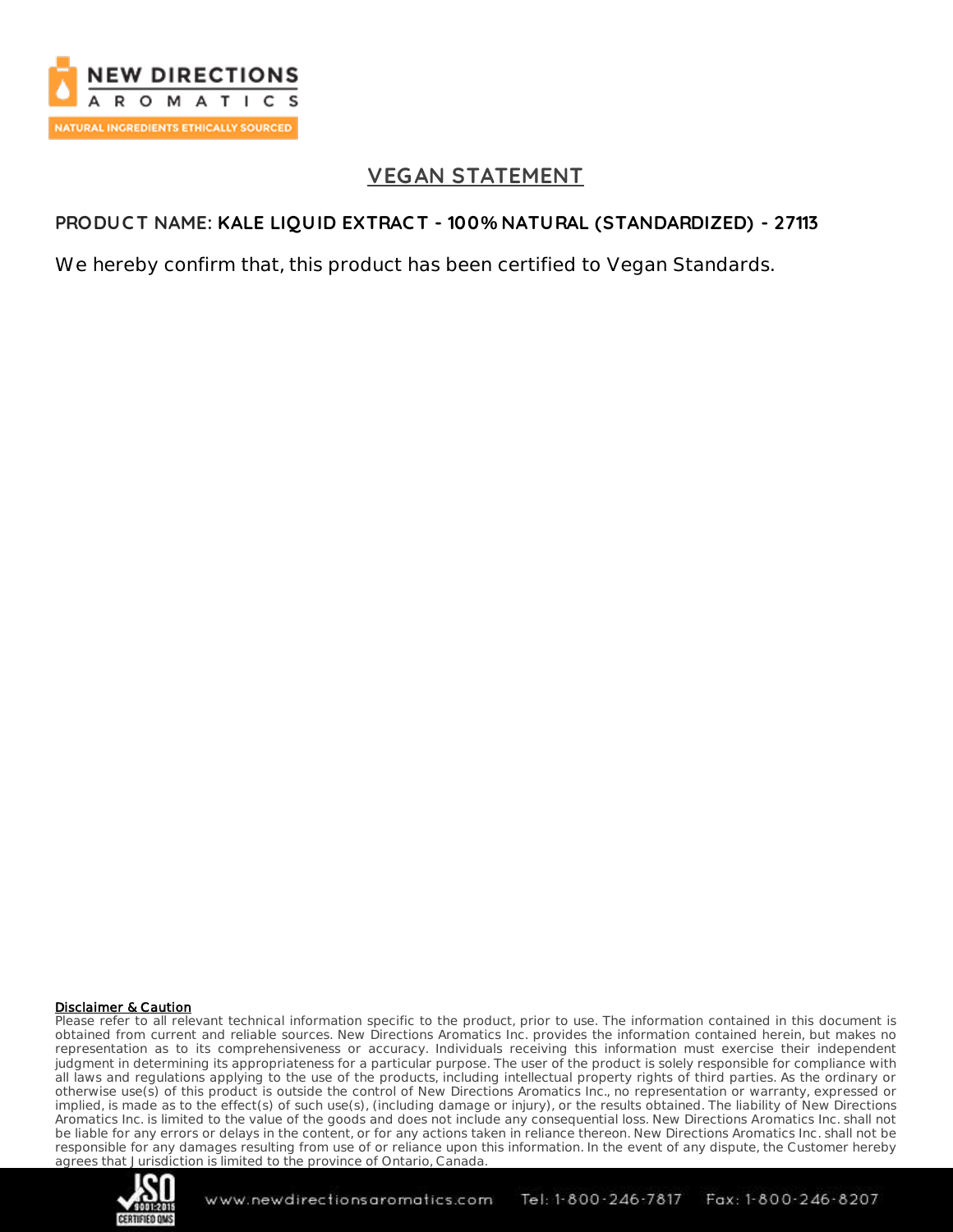

# **DEC LARATION OF CALIFORNIA PROPOSITION 65**

## **PRODUC T NAME: KALE LIQUID EXTRAC T - 100% NATURAL (STANDARDIZED) - 27113**

We hereby declare that, to the best of our knowledge, this product does not consist of any substance(s) which is listed under California Proposition 65 list.

#### Disclaimer & Caution